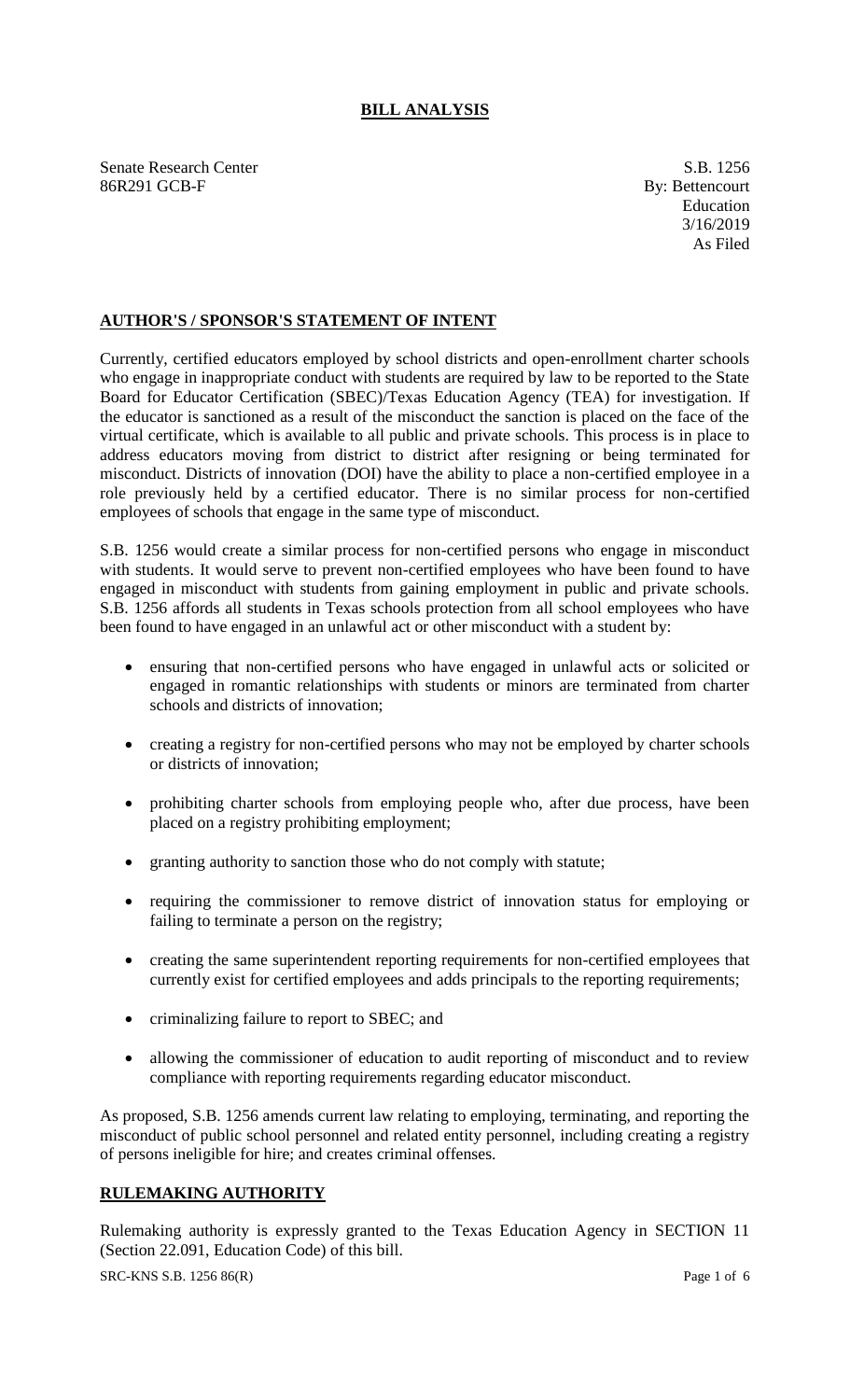Rulemaking authority is expressly granted to the commissioner of education in SECTION 11 (Sections 22.092 and 22.093, Education Code) of this bill.

#### **SECTION BY SECTION ANALYSIS**

SECTION 1. Amends Section 7.028(a), Education Code, to add Sections 21.006(k), 22.092(l), and 22.094 among the sections that are the exceptions to the authorization for the Texas Education Agency (TEA) to monitor compliance with requirements applicable to a process or program provided by a school district, campus, program, or school granted charters under Chapter 12 (Charters), including the process described by Subchapter F (District-Level and Site-Based Decision-Making), Chapter 11, or a program described by certain provisions in the Education Code, and the use of funds provided for such a program under Subchapter C (Special Allotments), Chapter 42, only as necessary to ensure certain criteria.

SECTION 2. Amends Section 12.056(b), Education Code, to provide that a campus or program for which a charter is granted under this subchapter is subject to certain actions, including a prohibition, restriction, or requirement, as applicable, imposed by this title or a rule adopted under this title, relating to reporting misconduct under Sections 21.006 (Requirement to Report Misconduct) and 22.092, and the duty to discharge or refuse to hire certain employees or applicants for employment under Section 12.1059, 22.085 (Employees and Applicants Convicted of Certain Offenses), or 22.091.

SECTION 3. Amends Section 12.1059, Education Code, as follows:

Sec. 12.1059. New heading: REQUIREMENTS FOR EMPLOYMENT OF CERTAIN EMPLOYEES. Prohibits a person from being employed by or serving as a teacher, librarian, educational aide, administrator, or school counselor for an open-enrollment charter school unless certain criteria is met, including that the school has confirmed that the person is not included in the registry under Section 22.091.

SECTION 4. Amends Section 12.115(a), Education Code, to require the commissioner of education (commissioner), except as provided by Subsection (c) (relating to requiring the commissioner to revoke the charter of an open-enrollment charter under certain conditions), to revoke the charter of an open-enrollment charter school or reconstitute the governing body of the charter holder if the commissioner determines that the charter holder committed a material violation of the charter, including by a failure to comply with the duty to discharge or refuse to hire certain employees or applicants for employment, as provided by Section 12.1151.

SECTION 5. Amends Subchapter D, Chapter 12, Education Code, by adding Section 12.1151, as follows:

Sec. 12.1151. FAILURE TO DISCHARGE OR REFUSE TO HIRE CERTAIN EMPLOYEES OR APPLICANTS. Provides that an open-enrollment charter school commits a material violation of the school's charter if the school fails to comply with the duty to discharge or refuse to hire certain employees or applicants for employment under Section 12.1059, 22.085, or 22.091.

SECTION 6. Amends Section 12A.008, Education Code, by adding Subsection (b-1), as follows:

(b-1) Authorizes the commissioner to terminate a district's designation as a district of innovation if the district fails to comply with the duty to discharge or refuse to hire certain employees or applicants for employment under Section 12.1059, applicable to the district under Section 12A.004(a)(1) (relating to prohibiting a local innovation plan from providing for the exemption of district of innovation from meeting certain state or federal requirements), or Section 22.085 or 22.091.

SECTION 7. Amends Section 21.006, Education Code, by adding Subsection (k), as follows: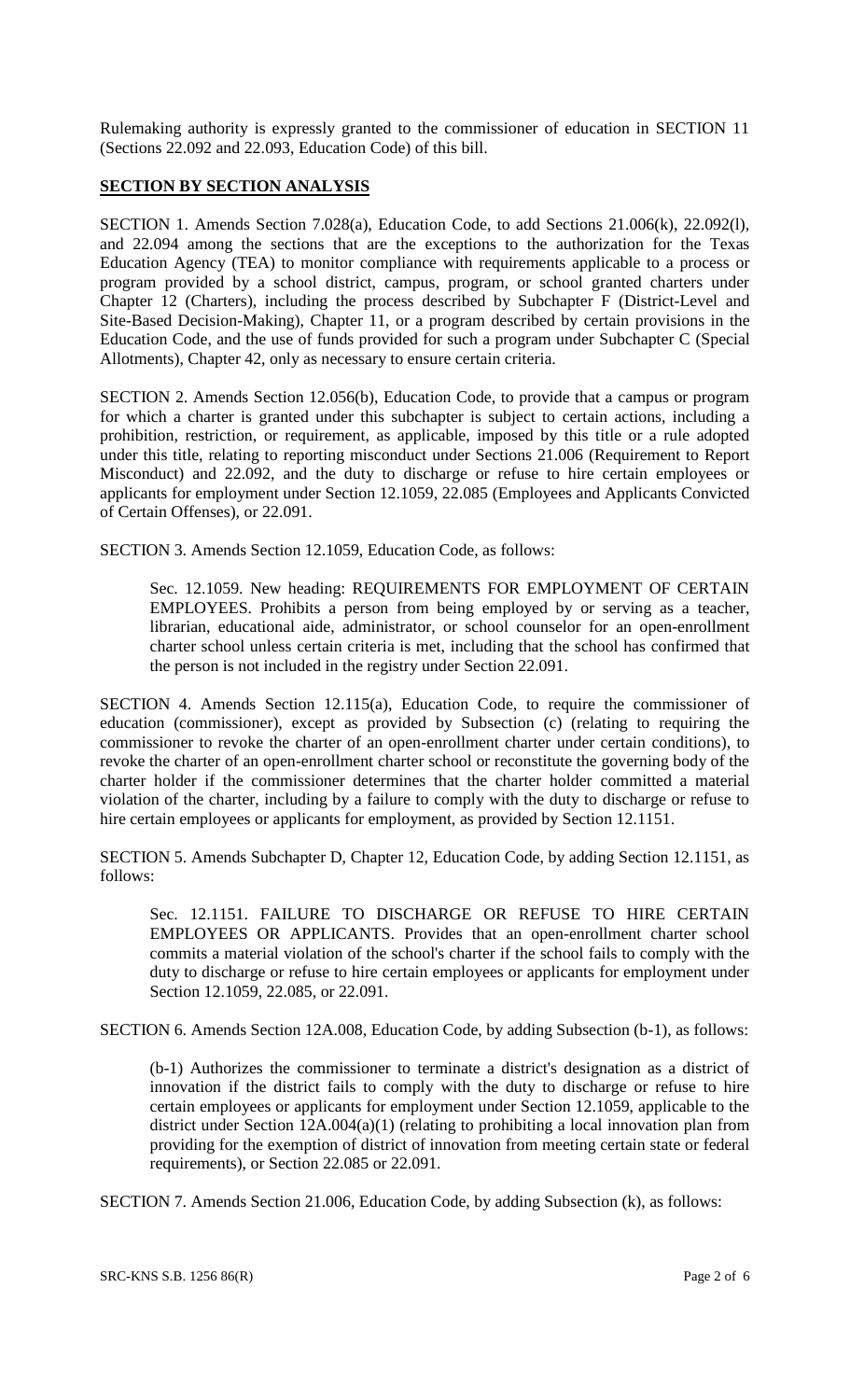(k) Authorizes the commissioner to review the records of a school district, district of innovation, open-enrollment charter school, regional education service center, or shared services arrangement to ensure compliance with the requirement to report misconduct under this section.

SECTION 8. Amends Subchapter B, Chapter 21, Education Code, by adding Section 21.0585, as follows:

Sec. 21.0585. NOTICE TO AGENCY REGARDING REVOCATION OF CERTIFICATE OR PERMIT FOR CERTAIN MISCONDUCT. Requires the State Board for Educator Certification (SBEC) to promptly notify the agency for purposes of Section 22.091 if the board revokes a certificate or permit of a person on a finding that the person engaged in misconduct described by Section  $21.006(b)(2)(A)$  (relating to requiring the superintendent or director of certain entities to notify SBEC of certain conditions involving an educator employed by of seeking employment by the entity) or (A-1) (relating to requiring the superintendent or director of certain entities to notify SBEC of certain conditions involving an educator engaging in certain relationships).

SECTION 9. Amends Subchapter C, Chapter 22, Education code, by adding Section 22.0815, as follows:

Sec. 22.0815. APPLICABILITY OF SUBCHAPTER TO DISTRICTS OF INNOVATION. (a) Provides that a district of innovation is subject to a prohibition, restriction, or requirement imposed by this subchapter on an open-enrollment charter school.

(b) Provides that the failure of a district of innovation to provide information required under Section 22.0832 (National Criminal History Record Information Review of Certain Open-Enrollment Charter School Employees) may result in termination of the district's designation as a district of innovation.

SECTION 10. Amends Section 22.085, Education Code, by amending Subsection (a) and adding Subsection (g), as follows:

(a) Requires a school district, open-enrollment charter school, or shared services arrangement to discharge or refuse to hire an employee or applicant for employment if the district, school, or shared services arrangement obtains information through a criminal history record information review that the employee or applicant has been convicted of:

(1) a felony offense under Title 5 (Offenses Against the Person), Penal Code, if the victim of the offense was under 18 years of age at the time the offense was committed.

Redesignates existing Paragraphs  $(1)(A)$ ,  $(1)(B)$ , and  $(1)(C)$  as Subdivisions  $(1)$ , (2), and (3) and makes conforming and nonsubstantive changes.

(2) Deletes existing Subdivision (2) regarding the age or school status of the victim of the offense.

(g) Requires a school district, open-enrollment charter school, or shared services arrangement to promptly notify the agency for purposes of Section 22.091 that the district, school, or shared services arrangement discharged or refused to hire an employee or applicant for employment as provided by this section. Provides that a school district, open-enrollment charter school, or shared services arrangement is not required to comply with this subsection if the district, school, or shared services arrangement was notified by the agency that the person is required to be discharged or prohibited from being hired as provided by this section pursuant to a review of the person's criminal history record information by the agency.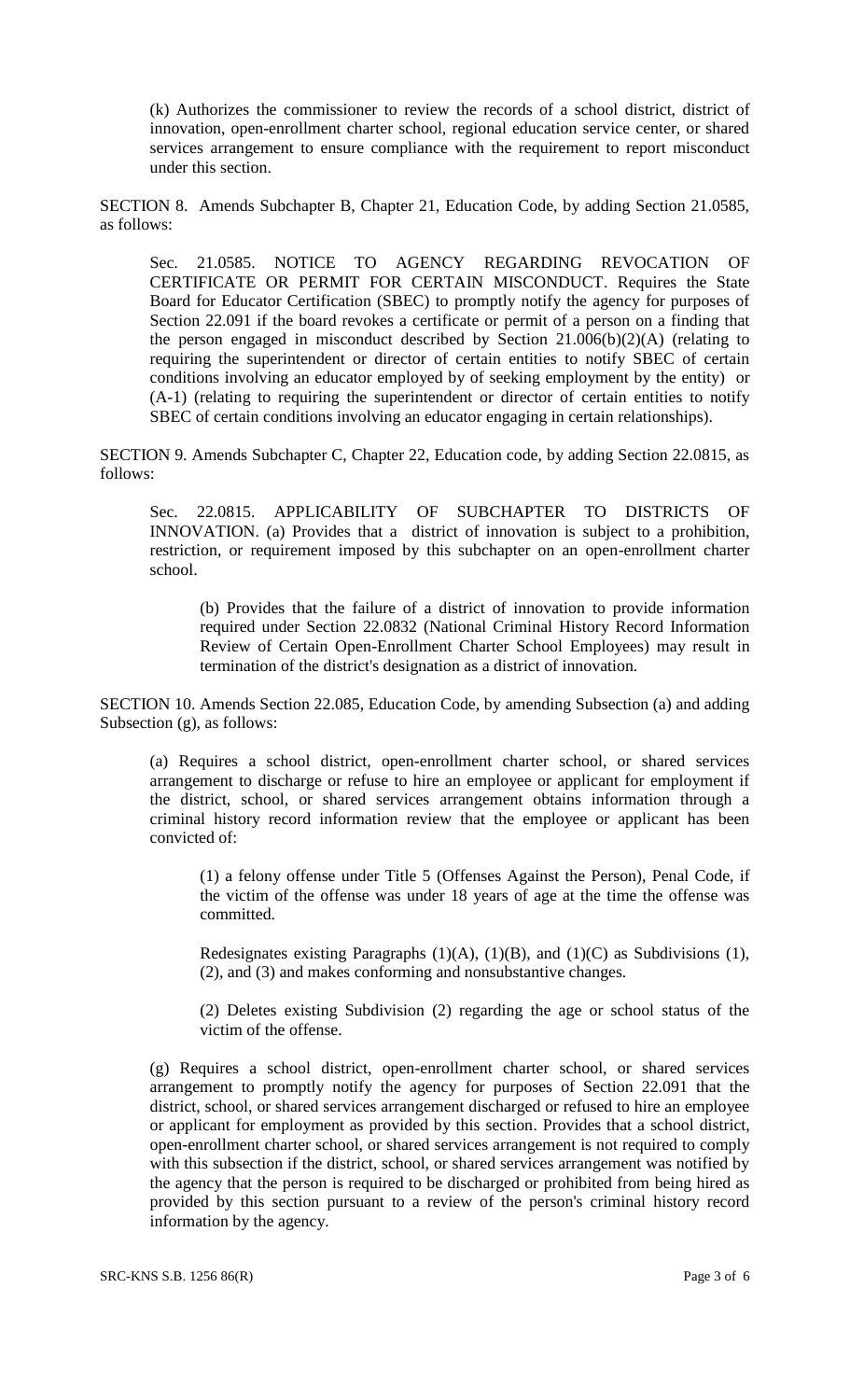SECTION 11. Amends Chapter 22, Education Code, by adding Subchapter C-1, as follows:

### SUBCHAPTER C-1. PERSONS NOT ELIGIBLE FOR EMPLOYMENT IN PUBLIC SCHOOLS

Sec. 22.091. REGISTRY OF PERSONS NOT ELIGIBLE FOR EMPLOYMENT IN PUBLIC SCHOOLS. (a) Requires TEA to maintain and make available to appropriate hiring entities a registry of persons who are not eligible to be employed by a school district, district of innovation, open-enrollment charter school, regional education service center, or shared services arrangement.

(b) Requires a school district, district of innovation, open-enrollment charter school, regional education service center, or shared services arrangement to discharge or refuse to hire a person listed on the registry maintained under this section.

(c) Requires the registry under this section to list certain enumerated persons as not eligible to be employed by public schools.

(d) Requires TEA to adopt rules as necessary to implement this section.

Sec. 22.092. REQUIREMENT TO REPORT EMPLOYEE MISCONDUCT. (a) Defines "abuse."

(b) Provides that this section applies to a person who is employed by a school district, district of innovation, open-enrollment charter school, regional education service center, or shared services arrangement and who does not hold a certification or permit issued under Subchapter B (Certification of Educators), Chapter 21.

(c) Requires the superintendent or director of a school district, district of innovation, open-enrollment charter school, regional education service center, or shared services arrangement, in addition to the reporting requirement under Section 261.101 (Persons Required to Report; Time to Report), Family Code, to notify the commissioner if:

(1) an employee's employment at the school district, district of innovation, charter school, service center, or shared services arrangement was terminated and there is evidence that the employee:

(A) abused or otherwise committed an unlawful act with a student or minor; or

(B) was involved in a romantic relationship with or solicited or engaged in sexual contact with a student or minor; or

(2) the employee resigned and there is evidence that the employee engaged in misconduct described by Subdivision (1).

(d) Requires a superintendent or director to complete an investigation of an employee that involves evidence that the employee may have engaged in misconduct described by Subsection  $(c)(1)(A)$  or  $(B)$ , despite the employee's resignation from employment before completion of the investigation.

(e) Requires the principal of a school district, district of innovation, or openenrollment charter school campus to notify the superintendent or director of the school district, district of innovation, or charter school not later than the seventh business day after the date of an employee's termination of employment or resignation following an alleged incident of misconduct described by Subsection  $(c)(1)$ .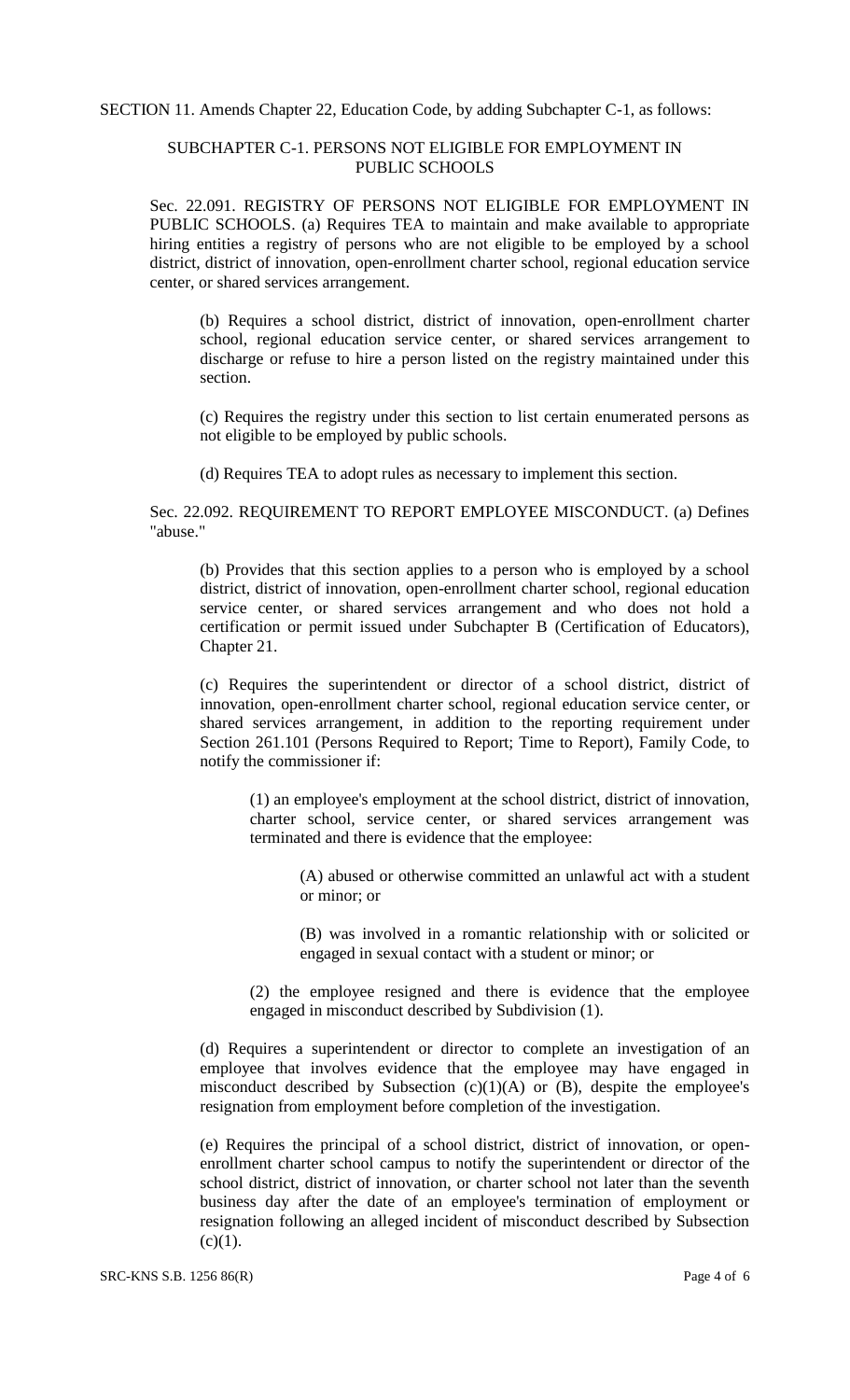(f) Requires the superintendent or director must notify the commissioner by filing a report with the commissioner not later than the seventh business day after the date the superintendent or director receives a report from a principal under Subsection (e) or knew about an employee's termination of employment or resignation following an alleged incident of misconduct described by Subsection (c)(1). Requires the report to be in writing and in a form prescribed the commissioner.

(g) Requires the superintendent or director to notify the board of trustees or governing body of the school district, district of innovation, open-enrollment charter school, regional education service center, or shared services arrangement and the employee of the filing of the report required by Subsection (f).

(h) Provides that a superintendent or director who in good faith and while acting in an official capacity files a report with the commissioner under Subsection (f) or a principal who in good faith and while acting in an official capacity notifies a superintendent or director under Subsection (e) is immune from civil or criminal liability that might otherwise be incurred or imposed.

(i) Requires the commissioner to refer an educator who fails to file a report in violation of Subsection (f) to SBEC, and requires SBEC to determine whether to impose sanctions against the educator.

(j) Requires the name of a student or minor who is the victim of abuse or unlawful conduct by an employee to be included in a report filed under this section, but provides that the name of the student or minor is not public information under Chapter 552 (Public Information), Government Code.

(k) Provides that a superintendent or director required to file a report under Subsection (f) commits an offense if the superintendent or director fails to file the report by the date required by that subsection with intent to conceal an employee's criminal record or alleged incident of misconduct. Provides that a principal required to notify a superintendent or director about an employee's alleged incident of misconduct under Subsection (e) commits an offense if the principal fails to provide the notice by the date required by that subsection with intent to conceal an employee's alleged incident of misconduct. Provides that an offense under this subsection is a state jail felony.

(l) Authorizes the commissioner to review the records of a school district, district of innovation, open-enrollment charter school, regional education service center, or shared services arrangement to ensure compliance with the requirement to report misconduct under this section.

(m) Requires the commissioner to adopt rules as necessary to implement this section.

Sec. 22.093. NOTICE OF ALLEGED MISCONDUCT; INVESTIGATION; HEARING. (a) Entitles a person who is the subject of a report that alleges misconduct described by Section  $22.092(c)(1)(A)$  or (B) to a hearing under the procedures provided by Chapter 2001 (Administrative Procedure), Government Code, to contest the allegation in the report.

(b) Requires the commissioner, on receiving a report filed under Section 22.092(f), to promptly send to the person who is the subject of the report a notice that includes certain information.

(c) Requires a person entitled to a hearing under Subsection (a) to request a hearing and submit a response to show cause not later than the 10th day after the